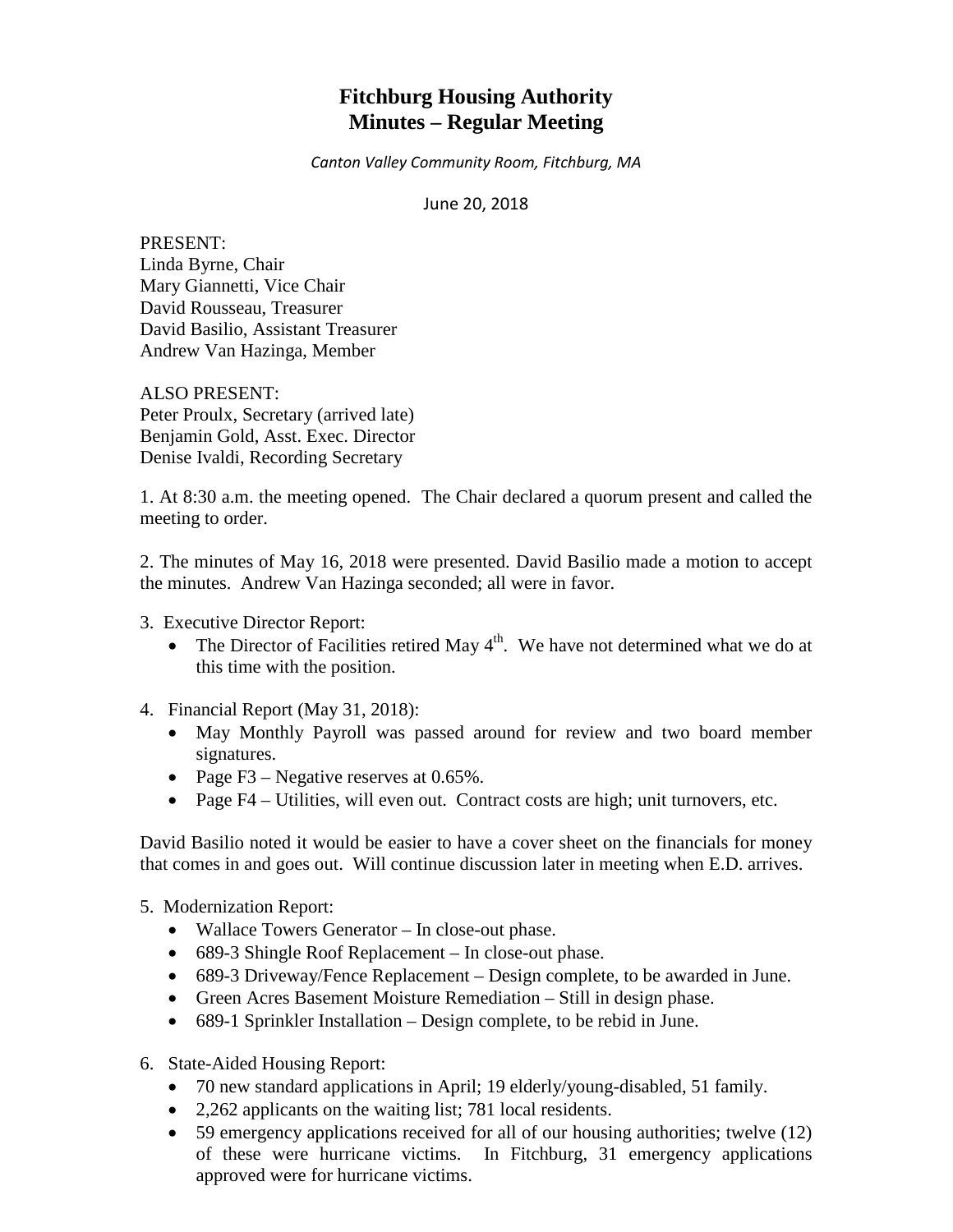- Fourteen (14) new lease-ups for emergency (ten in Fitchburg).
- Seven (7) new lease-ups, seven (7) new vacancies.
- Overall occupancy rate was 95.52% for May.
- Work order report included.
- 7. Section 8 Housing Choice Voucher Report:
	- 99% leased.
	- MRVP, 65% leased
- 8. Old Business: None
- 9. New Business: The following resolutions were presented:

# RESOLUTION AUTHORIZING SIGNING OF THE CERTIFICATE OF SUBSTANTIAL COMPLETION FOR THE WALLACE TOWERS (667-3) GENERATOR REPLACEMENT

# DHCD PROJECT NUMBER 097099

## Resolution 2018-06-01

- Whereas: The Architect (Nangle Engineering, Inc.) has inspected the 667-3 Wallace Towers Generator Replacement and,
- Whereas: The Architect has recommended that the 667-3 Wallace Towers Generator Replacement has reached the point of Substantial Completion, and contingent upon DHCD's approval.

## NOW THEREFORE BE IT RESOLVED,

That the Fitchburg Housing Authority authorizes the Chair, or his designee, to sign the necessary documents in connection with the Certificate of Substantial Completion for the 667-3 Wallace Towers Generator Replacement.

- RESOLVED, Motion made by Mary Giannetti to accept the Certificate of Substantial Completion for the 667-3 Wallace Towers Generator Replacement.
- SECONDED, David Rousseau seconded the motion, and the motion was passed by a unanimous vote.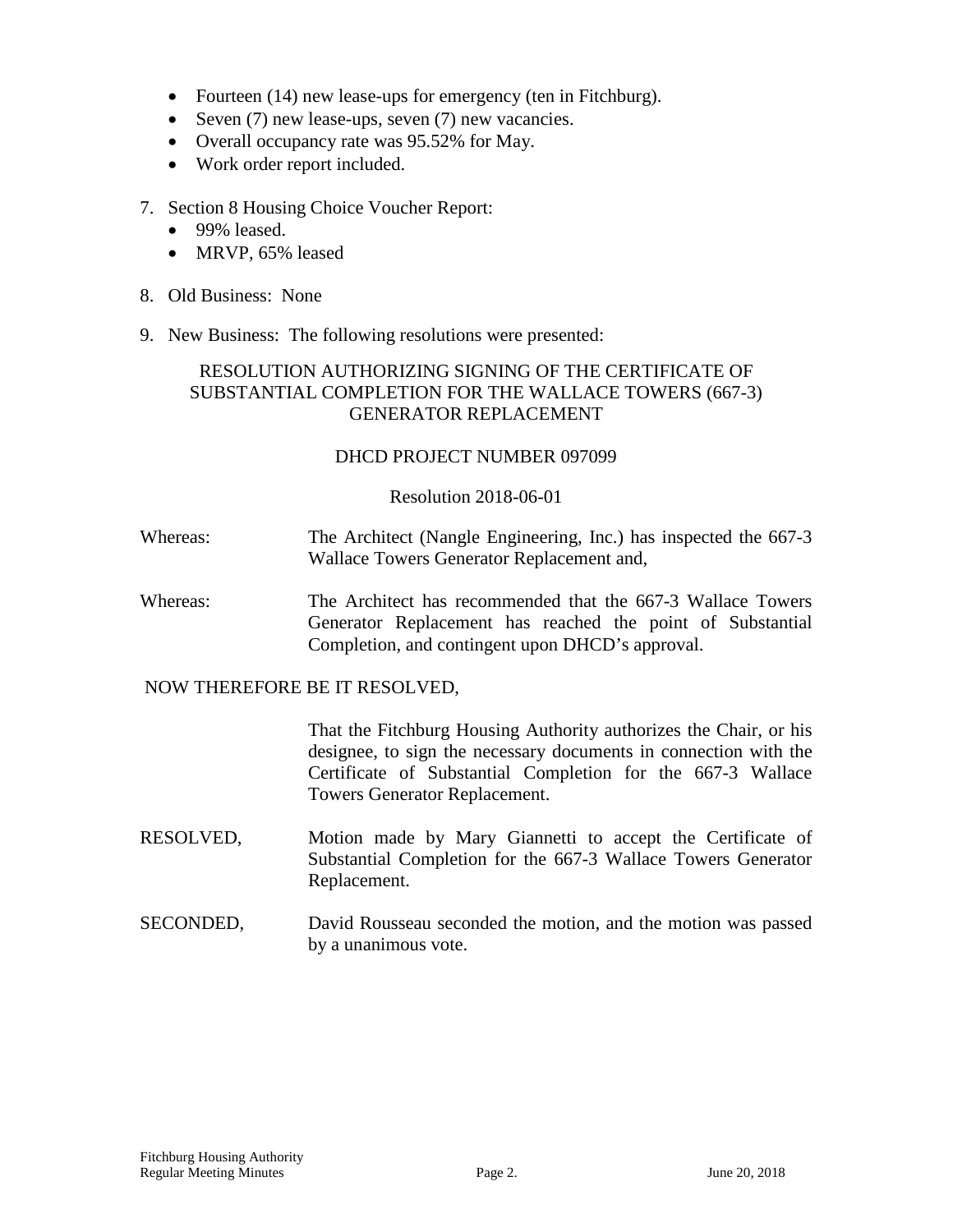# RESOLUTION FOR AUTHORIZATION OF CHANGE ORDER NUMBER ONE IN CONJUNCTION WITH THE WALLACE TOWERS (667-3) GENERATOR REPLACEMENT

## DHCD PROJECT #097099

#### RESOLUTION 2018-06-02

- Whereas: The Fitchburg Housing Authority has the need to sign a Change Order Number One in conjunction with the Wallace Towers (667- 3) Generator Replacement, and
- Whereas: Nangle Engineering Inc. (the architect) recommends approval of this Change Order Number One which will increase the contract amount by \$3,302.34.

#### NOW THEREFORE BE IT RESOLVED,

That the Fitchburg Housing Authority Board of Directors authorizes the Chair, or their designee, to sign the Change Order Number One in conjunction with the Wallace Towers (667-3) Generator Replacement now being undertaken by the Department of Housing and Community Development and the Fitchburg Housing Authority.

- RESOLVED, Motion made by Mary Giannetti to authorize the signing of the Change Order Number One by the Chair, or their designee, in conjunction with the Wallace Towers (667-3) Generator Replacement.
- SECONDED, David Basilio seconded the motion, and the motion was passed unanimously.

# RESOLUTION AUTHORIZING SIGNING OF THE CERTIFICATE OF FINAL COMPLETION/FINAL PAYMENT FOR THE 667-3 WALLACE TOWERS GENERATOR REPLACEMENT

#### DHCD PROJECT NUMBER 097099

#### Resolution 2018-06-03

- Whereas: The Architect (Nangle Engineering, Inc.) has inspected the 667-3 Wallace Towers Generator Replacement and,
- Whereas: The Architect has recommended that the 667-3 Wallace Towers Generator Replacement has reached the point of Final Completion, and contingent upon DHCD's approval.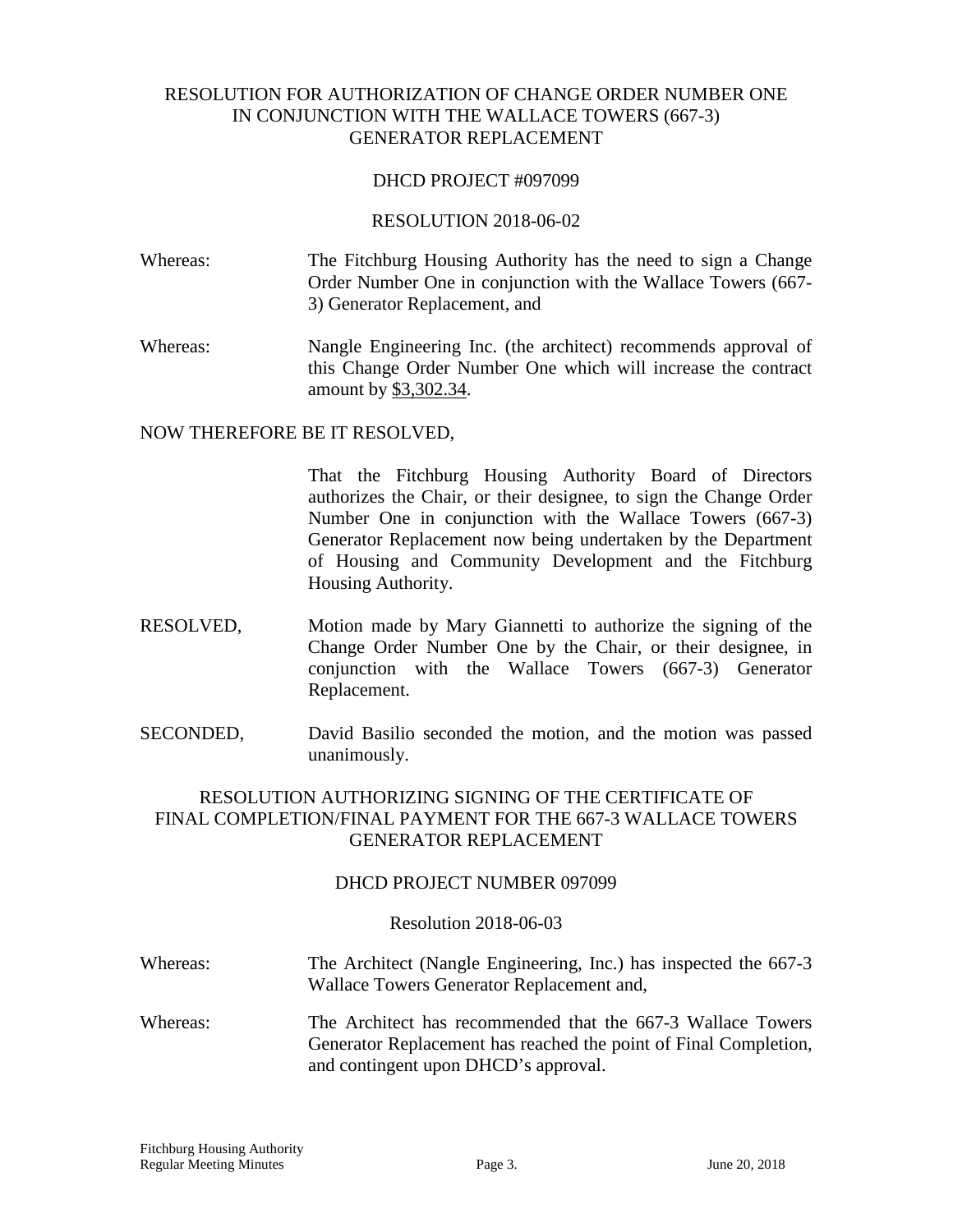## NOW THEREFORE BE IT RESOLVED,

That the Fitchburg Housing Authority authorizes the Chair, or his designee, to sign the necessary documents in connection with the Certificate of Final Completion and Final Payment, in the amount of \$19,883.37, for the 667-3 Wallace Towers Generator Replacement.

- RESOLVED, Motion made by David Rousseau to accept the Certificate of Final Completion and Final Payment, in the amount of \$19,883.37, for the 667-3 Wallace Towers Generator Replacement.
- SECONDED, Andrew Van Hazinga seconded the motion, and the motion was passed by a unanimous vote.

# RESOLUTION AUTHORIZING THE ACCEPTANCE OF THE LOW BID PROPOSAL FOR THE 689-3 240 ASHBURNHAM PAVING AND FENCE REPLACEMENT

## WORK PLAN 5001, PROJECT #097095

## RESOLUTION 2018-06-04

- WHEREAS: The Fitchburg Housing Authority requested bid proposals for the 689-3 240 Ashburnham Paving and Fence Replacement, and
- WHEREAS: The Fitchburg Housing Authority received two (2) bid proposals; bid proposals were due by 2:00 p.m. on Thursday, June 7, 2018 (see attached sheet), and
- WHEREAS: The architect, CRJA–IBI Group, has checked references for Bautista Masonry, 99 Milton Street, Waltham, MA and has received favorable feedback, and contingent on DHCD's approval.

# NOW THEREFORE BE IT RESOLVED,

That the Fitchburg Housing Authority authorizes the Chair, or his designee, to accept the lowest eligible and responsible bidder, Bautista Masonry, 99 Milton Street, Waltham, MA with a bid amount of \$94,900.00 and to sign any and all documents in conjunction with the contract.

- RESOLVED, Motion made by Mary Giannetti to accept the eligible and responsible bidder, Bautista Masonry, for the bid amount of \$94,900.00 and sign any and all documents in conjunction with the contract.
- SECONDED, David Rousseau seconded the motion and the motion was passed by a unanimous vote.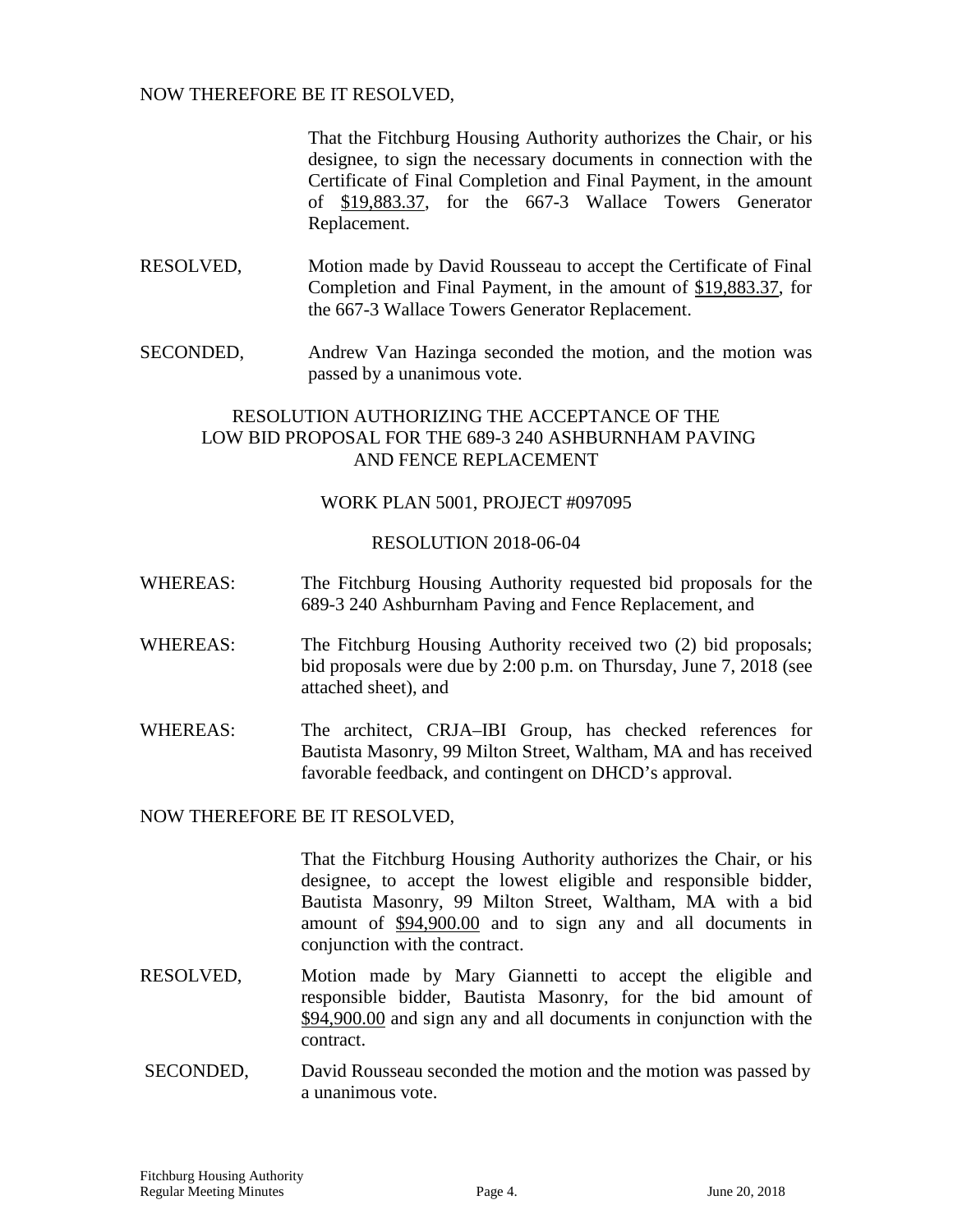# RESOLUTION AUTHORIZING THE ACCEPTANCE OF THE LOW BID PROPOSAL FOR THE 689-1 76 MECHANIC STREET NEW SPRINKLER SYSTEM INSTALLATION

## WORK PLAN 5001, PROJECT #097105

## RESOLUTION 2018-06-05

- WHEREAS: The Fitchburg Housing Authority requested bid proposals for the 689-1 76 Mechanic Street New Sprinkler System Installation, and
- WHEREAS: The Fitchburg Housing Authority received two (2) bid proposals; bid proposals were due by 2:00 p.m. on Friday, June 8, 2018 (see attached sheet), and
- WHEREAS: The architect, Hesnor Engineering Associates, PLLC, has checked references for Xcel Fire Protection Inc., 11A Industrial Way, Salem, NH and has received favorable feedback, and contingent on DHCD's approval.

NOW THEREFORE BE IT RESOLVED,

That the Fitchburg Housing Authority authorizes the Chair, or his designee, to accept the lowest eligible and responsible bidder, Xcel Fire Protection Inc., 11A Industrial Way, Salem, NH with a bid amount of \$114,400.00 and to sign any and all documents in conjunction with the contract.

- RESOLVED, Motion made by David Rousseau to accept the eligible and responsible bidder, Xcel Fire Protection Inc., for the bid amount of \$114,400.00 and sign any and all documents in conjunction with the contract.
- SECONDED, Mary Giannetti seconded the motion and the motion was passed by a unanimous vote.

Resolution 2018-06-06 will be reviewed when the Executive Director arrives.

- 10. Other Correspondence:
	- Wallace Towers Resident Letter to the Board was discussed.
		- 1. Residents are using the Community Room door, to the patio, to avoid cameras at the lobby door. We have worked with an engineer for three years, cannot put a ramp in (due to the hill). We are working with DHCD and the Disability Commission for funding.
		- 2. The Board asked if the patio door could be made for use only to residents, perhaps enclosing the area. The E.D. stated there is no easy solution. Residents can use the patio now, Mary Giannetti would like to see the area used as a patio.
		- 3. The E.D. will talk to the tenant (through the Housing Manager) and tell tenant their letter was discussed with the Board.
	- DHCD Letter on Formula Funding for FY2021 (will be spent in 2022).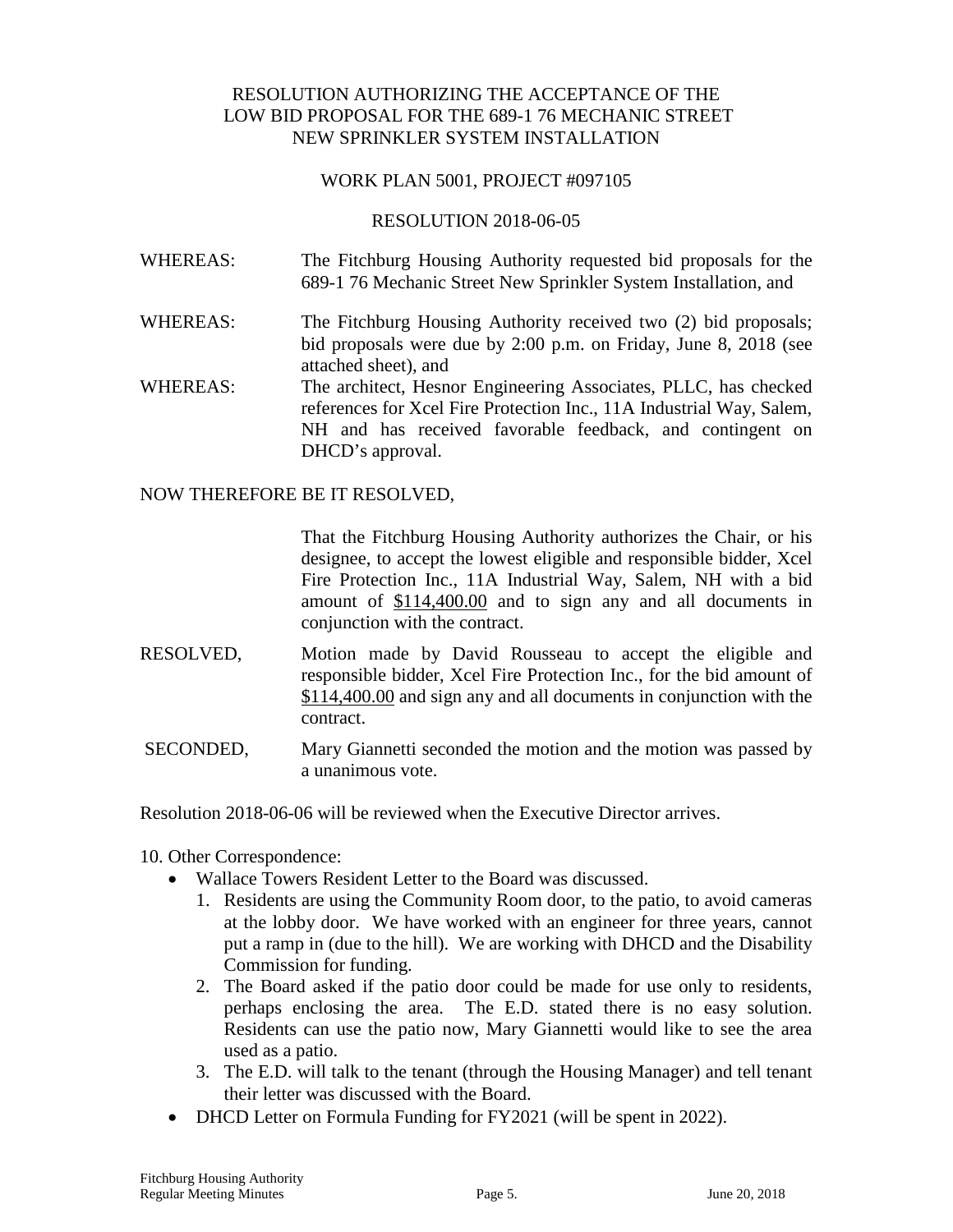The Chair mentioned to the Board that she had attended the NAHRO Conference in May. She passed out a copy of the Program Book. She noted the following which she thought was worth sharing with the rest of the Board:

- She attended a session on a mentoring program.
- NAHRO has standing Agency Awards
- Asked if NAHRO newsletters could be sent to Board Member personal emails.
- There was a session on selecting a new Executive Director.
- The convention was wonderful; Moe, one of our Housing Managers, was recognized.
- She felt a sense of being important being on the Board and meeting others.
- She asked the E.D. how many Board Members could attend the conference; he replied all five could if they wanted to.

At this time, some of the Board Members asked the E.D. on how to best understand the financial report. The E.D. replied that Fenton  $\&$  Ewald could come and meet with the Board and explain to them. The Board could have Sue Honeycutt come for a special meeting just on financials if they like. The following areas were discussed:

- Page F3 The \$85,000 reserves does not mean we have that in the bank.
- The E.D. went over the revenues, budget and what the numbers on the financial report mean. Fenton works with DHCD on what goes into the report.
- The Board asked if a cover sheet could be provided to make it easier to understand the financials (revenues, etc.) The E.D. will work on this for future meetings.

Mary Giannetti made a motion to accept the May financial report. Andrew Van Hazinga seconded, all were in favor.

The E.D. went over Resolution 2018-06-06, CFP Amendment to the Annual ACC. He explained the funding mechanism. He noted that the 705s on Taft, Milk and Forest are being sold.

Mary Giannetti asked how long Winn is involved; the E.D. replied forty (40) years. They could pay off at end or hand over to Fitchburg H.A. (50 units). Mary Giannetti further asked if there were issues with management of the building, could anything be done. The E.D. replied could go to HUD.

# RESOLUTION AUTHORIZING THE APPROVAL OF HUD FORM 52840-A 2018 CAPITAL FUND PROGRAM (CFP) AMENDMENT TO THE CONSOLIDATED ANNUAL CONTRIBUTIONS CONTRACT (HUD FORM 53012)

## RESOLUTION 2018-06-06

WHEREAS: The Fitchburg Housing Authority is required by HUD to approve HUD Form 52840-A 2018 Capital Fund Program (CFP) Amendment in the amount of \$228,027.00 under Capital Fund Grant Number MA01P03750118, as well as the following forms: